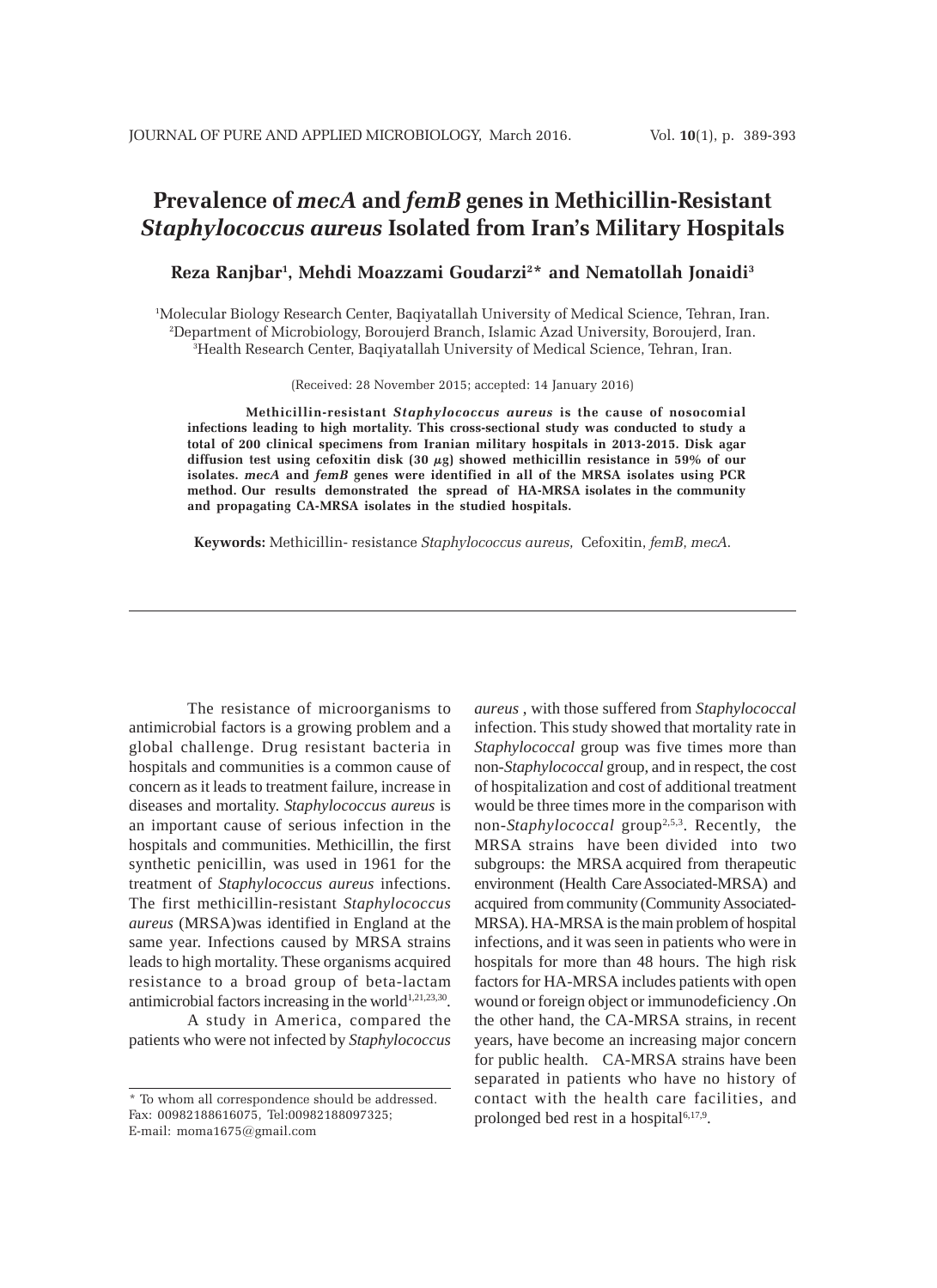The first report of CA-MRSA was indicated from Australia in 1990, and consequently more reports from countries like: France, Finland, New Zealand, and England. CA-MRSA strains are becoming one of the most common causes of skin infections in patients not referred to hospitals. Unlike HA-MRSA, these strains usually cause more infection in younger people[810]. When traditional *Staphylococcus aureus* were compared with MRSA strains at the level of molecular genetics, MRSA strains were found to have additional moving chromosomal DNA fragments called staphylococcal Casset SCCmec, Chromosome mec or genomic islands SCCmec<sup>16,20</sup>.

SCCmec Included the genes encoding the penicillin-binding protein (PBP2a or PBP2'), regulatory genes mecR1 and mec $I<sup>13</sup>$ .

penicillin-binding protein did not allow bacterial survival in the lethal concentrations of beta-lactam. In clinical setting with high pressure of antibiotics, strains of HA- MRSA in comparison to CA-MRSA shows to higher spectrum of antimicrobial resistance<sup>18,20,14</sup>. So far, five types and four sub-types of the common SCCmec have been recognized based on the complex combination of mec4,6,7 from 20.9 up to 66.9kb. SCCmec I (34/3 kb), SCCmec II (53 kb), SSCmec III (66/9), SCC mec IV (20/9 to 24/3 kb) and SSCmec V (28 kb). The types of I, II, III are called hospital related strains (HA-MRSA), and the types and subtypes of IV and V are called community related strains (CA- $MRSA)^{9,19}$ .

I, IV and V types are only resistant to beta-lactam antibiotics, while II and III types are associated with multi-drug resistance. The strains of CA-MRSA in comparison with HA-MRSA were more capable to produce Penton Valentin Leucocidin Toxin (PVL)<sup>29</sup>. The spread of PVL toxin in CA-MRSA strains varies in different countries. This rate was 77% in USA and 5% in Eastern Europe. In some studies, the pneumonia related to PVL production with CA- MRSA strains have been reported with the 37% mortality rate in 48 hours and in some other studies this rate increased to 75%5,27. The increase of community acquired MRSA, and also increasing number of hospital acquired MRSA infections were the very current concerns. The SCCmec typing in the method of Multiplex PCR was used not only in differentiation

of community and hospital strains, but also as a useful method in monitoring over multi-drug resistant HA-MRSA strains and virulent CA-MRSA strains<sup>4</sup>. Considering the importance of the HA-MRSA and CA-MRSA strains, and concerns about the inconsistent spread of this organism into the communities and hospitals, a SCCmec casette typing has been performed in order to understand better the epidemiology of MRSA in this area of the country<sup>16,19,27</sup>.

## **MATERIALS AND METHODS**

This experimental study was performed in a cross-sectional method between April 2013 – April 2015 in Bacteriology laboratory and Research Center of Infectious and Tropical Diseases in 2 military hospitals. The study population consisted of emergency and dialysis outpatients, and those who were referred to hospital wards (like patients of the ICU, surgery, infection, burns wards and etc who were admitted more than 48 hours), and they were hospitalized . From 200 patients, 189 were clinical cases. Cultures obtained from patients were inoculated in nutrient broth and incubated in 37C for 18-24 hours. Then the colonies were examined for positive heat, catalase production, coagulase, hemolysin, DNase, resistance to Bacitracin (4/0 U) and Cefoxitin (30 µg), (Mast diagnostic UK) in order to identify the isolates of MRSA6,9,24. These isolates were subsequently examined for genes like femB and mecA by the method of PCR<sup>7,8,12,13</sup>.

For identifying resistance to Meticillin, the methods of Disc Agar Diffusion based on the *clinical laboratory standards institute* (CLSI) (2011), Mueller Hinton cultural and Cefoxitin disc (µg30) were used in the temperature of 35C and for a period of 18 hours. The standard strains of *Staphylococcus aureus* ATCC 25923 were used for negative control (Methicillin resistance), and *Staphylococcus aureus* ATCC 33591 as positive control (Methicillin resistance)<sup>9,25,28</sup>.

The marker DNA (bp 100 and kb 1) was used to determine the molecular weight. The produced data gained from using descriptive statistics (frequency – percentage and Mean  $\pm SD$ ), and chi- square test with SPSS-18 statistical software. Primers used in this study listed in table 1.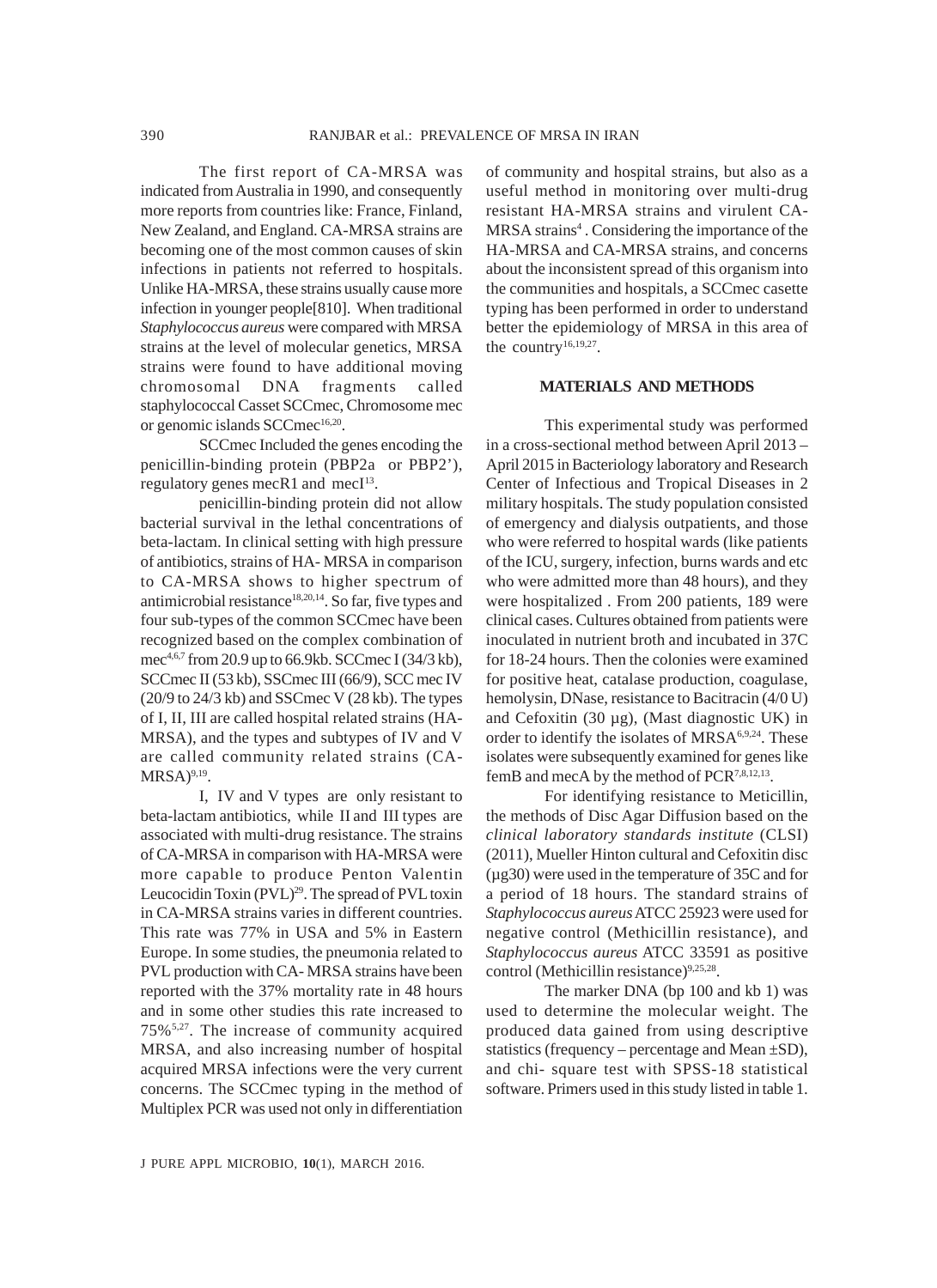## **RESULTS**

Of the 200 patients, 67% were male and 33% female. The patients were 2 to 88 years of age, and the minimum and maximum admissions were between 1 to 81 days. From 200 clinical cases, 169 *Staphylococcus aureus* were isolated based on biochemical characterization and 100 MRSA *Staphylococcus aureus* were isolate based on resistance to Meticillin and Cefoxitin. The most MRSA isolates rates referred to nasal samples (24%). Of all the hospital wards, the ICU (30%) the highest and ENT (zero percent) accounted for the lowest incidence of MRSA. The method of Diffusion Disc using Cefoxitin Disc comparing with PCR showed 100% sensitivity and 100% specificity. In the Chi-square, there was no significant difference between specificity and sensitivity  $(p>0.05)$ . In this study, 37% of all MRSA isolates carried out *femB* and 73% off all isolated MRSA carried out *mecA* genes (figures 1& 2).

#### **DISCUSSION**

Today, due to the misuse of antibiotics, we faced an increasing resistance of them. In Iran also, dissemination of resistant antibiotics to infectious bacteria has been identified as an important challenge for medical communities for treatment of infectious diseases17,19,23,29. As *clinical laboratory standards institute* (CLSI) suggested (2011), to confirm the methicillin resistance in the *Staphylococcus*, we could use the sensitive test to the Oxacillin and Methicillin<sup>9,15,18</sup>.

In this study, the rate of resistance to methicillin was tested by the method of Diffusion Agar with the Cefoxitin disc (30 µg). Finally 59% of isolates were detected as resistant. Also in PCR method, 59% of strains had mecA gene. In two separate studies performed by Rao Venkatakrishna (2009) and Sangeetha (2012) comparing to PCR method, the sensitivity and specificity rate in Cefoxitin disc method were reported  $100\%$ <sup>15,16,26</sup>.

**Table 1.** Primers have been used in this study

| Primers              | $(5"$ - 3") sequence                                | <b>Size</b> | source | reference |
|----------------------|-----------------------------------------------------|-------------|--------|-----------|
| $mecA-F$<br>$mecA-R$ | GTGAAGATATACCAAGTGATT<br>ATGCGCTATAGATTGAAAGGAT     | $147$ bp    | mecA   |           |
| $femB-F$<br>$femB-R$ | CGTGAGAATGATGGCTTTGA<br><b>TTAATACGCCCATCCATCGT</b> | 338bp       | femB   | 18        |



**Fig. 1.** PCR analysis for prevalence of *mecA* gene. Line 1: lader 100pb, line 2: positive control, line 3: negative control, line 4: patient isolate, a 174bp PCR product is clear



Fig. 2. PCR analysis for prevalence of *femb* gene. Line 1: lader 100pb, line 2: positive control, line 3: negative control, line 4: patient isolate, a 338bp PCR product is clear

J PURE APPL MICROBIO*,* **10**(1), MARCH 2016.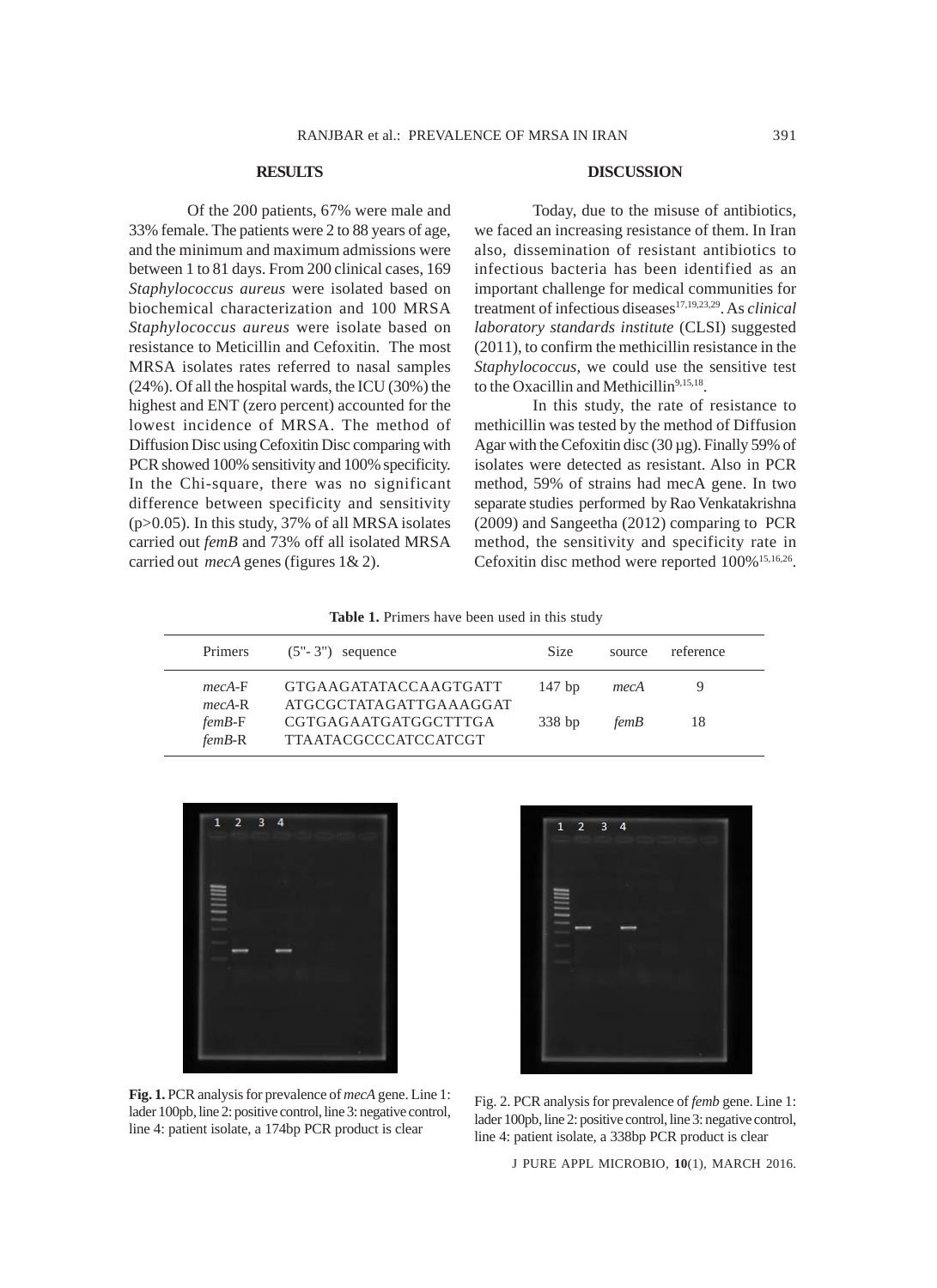*Staphylococcus aureus* was an important acute infectious factor in hospitals and communities, and infections associated with resistant strains to the Methicillin (MRSA) ended up to high mortality rate. Their spread in different countries were like 1% in Norway and Sweden, 5 to 50% in USA<sup>1,5,25</sup>, 50% in Iran and more than 80% in India<sup>14,17</sup>.

The first MRSA strains (SCCmec I) was reported from England (1960), MRSA (SCCmec II) from Japan, and several years later in 1985 from New Zealand. Several MRSA strains containing SCCmec IV were developed at the beginning of 90s. In 2004, SCCmec V strains were observed in Australia, and finally SCCmec VI and VII reported from Portugal and Taiwan<sup>4,11,10,22</sup>.

The results of our study presented that of all the 100 MRSA isolates, 82% were from HA-MRSA groups (I and III types), 3% were CA-MRSA (IVc, Iva, and compound types of III-IVc), and 15% not classified types. The survey of the CA-MRSA types based on the duration of the patients' admission showed that all three isolates were from hospital areas, and the reasons for HA-MRSA hospital isolates in our study were: (1)The inpatients were more than outpatients. (2) MRSA colons might vary in different geographical zones and different hospitals. (3) The misuse of antibiotics in communities and Hospitals might remove the sensitive colons, but would cause the presence of colons that were produced under the pressure of high volume of antibiotics. In our study, 76% were inpatients and 24% outpatients. 90% of the MRSA were selected from inpatients and 10% from outpatients.

#### **REFERENCES**

- 1. Ghaznavi-Rad, E., Nor Shamsudin, M., Sekawi, Z., van, Belkum, A., Neela, V., A simplified multiplex PCR assay for fast and easy discrimination of globally distributed staphylococcal cassette chromosome mec types in methicillin-resistant Staphylococcus aureus, *J Med Microbiol*. 2010; **59**: 1135-1142.
- 2. Grundmann, H., Aires-de-Sousa, M., Boyce, J., Tiemersma E, Emergence and resurgence of meticillin-resistant Staphylococcus aureus as a public-health threat, *Lancet.*2006; **368**: 874.
- 3. Hassibi, M., Mohajer, Iravani B., Seifi, M.,Jafari, S., Hadi, zade, M., Saadat, P., Prevalence of methicillin resistant

J PURE APPL MICROBIO*,* **10**(1), MARCH 2016.

Staphylococcos aureus, *Iranian Journal of Medical Microbiolo.* 2007; **1**: 71- 77.

- 4. Hou, B.P., Zhou, S., Hua, D.H., Yao, F., Staphylococcal cassette chromosome mec (SCCmec) analysis and antimicrobial susceptibility profiles of methicillin-resistant Staphylococcus aureus (MRSA) isolates in a teaching hospital, Shantou, China, *Afr J Microbiol Res*. 2010; **4**: 844- 851.
- 5. International Working Group on the Classification of Staphylococcal Cassette Chromosome Elements (IWG-SCC). Classification of staphylococcal cassette chromosome mec (SCCmec): guidelines for reporting novel SCCmec elements, *Antimicrob Agents Chemother*, 2009; **53**: 49-61.
- 6. Japoni, A., Jamalidoust, M., Farshad, S., Ziyaeyan, M., Alborzi, A., Japoni, S., Characterization of SCCmec types and antibacterial susceptibility patterns of methicillin-resistant Staphylococcus aureus in southern Iran, *Jpn J Infect Dis*. 2011; **64**: 28-35.
- 7. Johnston, B.L., Bryce, E., Hospital infection control strategies for vancomycin resistant enterococcus, methicillin-resistant Staphylococcus aureus and Clostridium difficile, *Can Med Assoc J.* 2009; **180**(6),: 627-631.
- 8. Klein, E., Smith, D.L., Laxminarayan, R., Hospitalizations and deaths caused by methicillin- resistant Staphylococcus aureus, United States, 1999-2005, *Emerg Infect Dis.* 2007; **13**:1840-1846.
- 9. Klevens, R.M., Morrison, M.A., Nadle, J., Petit, S., Gershman, K., Ray, S., Invasive methicillinresistant Staphylococcus aureus infections in the United States, *JAMA*. 2007; **298**:1763- 1770.
- 10. Kondo, Y., Ito, T., Ma, X.X., Watanabe, S., Kreiswirth, B.N., Etienne, J., Hiramatsu, K., Combination of multiplex PCRs for staphylococcal cassette chromosome mec type assignment:rapid identification system for mec, ccr, and major differences in junkyard regions, *AntimicrobAgents Chemother*. 2007; **51**:264- 269.
- 11. Liu, D., *Molecular Detection of Human Bacterial Pathogens*, Taylor and Francis CRC Press:, 2011,PP; 201-219.
- 12. Makgotlho, P.E., Kock, M.M., Hoosen., Molecular identification and genotyping of MRSA isolates, *FEMS Immunol Med Microbiol*. 2009; **57**: 104- 109.
- 13. Manikandan, S.G., Hemalatha, M., Lakshminarasimhan, C., Thajuddin, N., Isolation and amplification of femA gene from MRSA isolates, *Int J Pharma Bio Sci*. 2011; **2**:32-37.
- 14. McDougal, L.K., Steward, C.D., Killgore, G.E.,